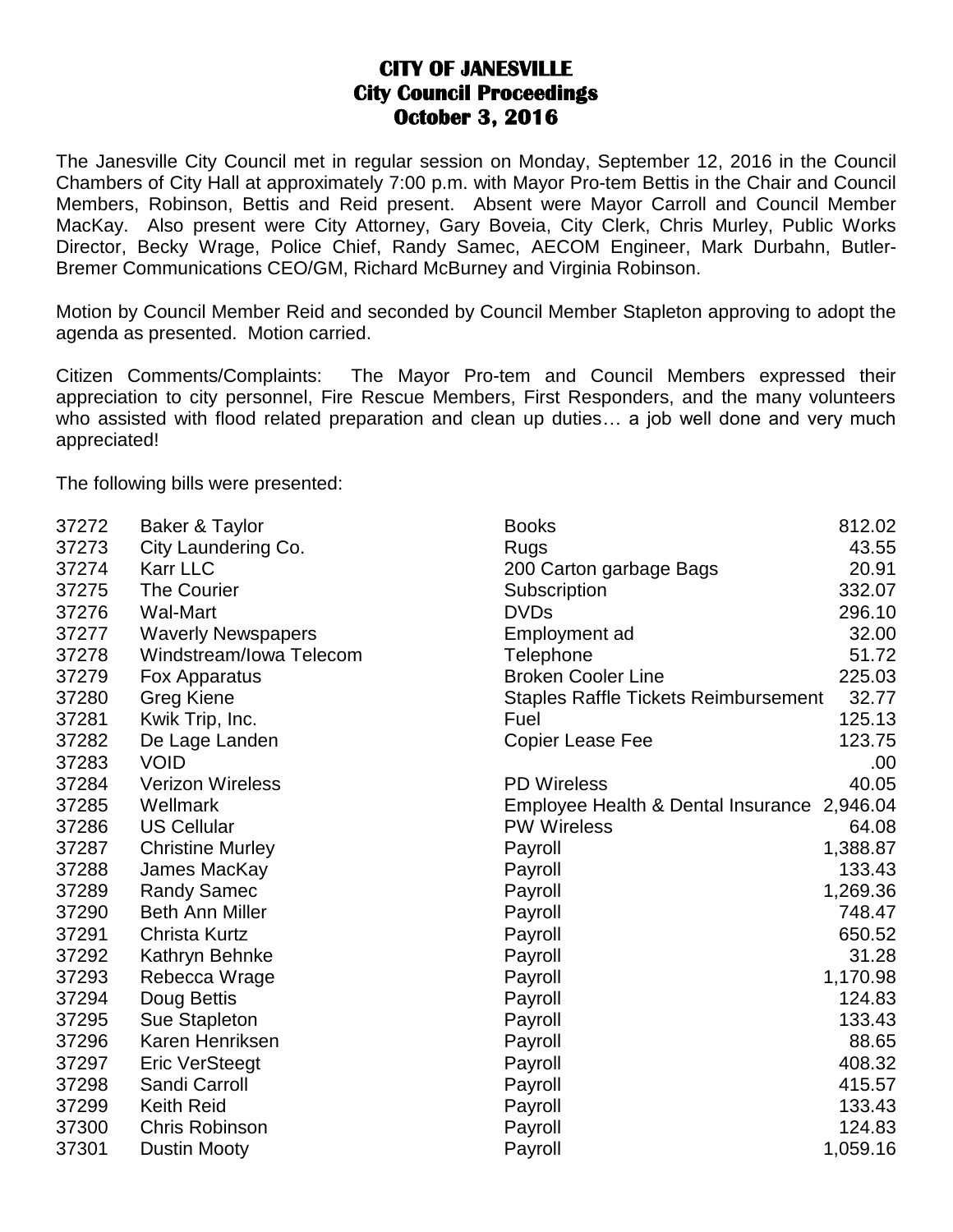| 37302         | <b>Adam Taylor</b>                 | Payroll                                  | 694.43   |
|---------------|------------------------------------|------------------------------------------|----------|
| 37303         | Cody Brown                         | Payroll                                  | 419.70   |
| 37304         | <b>VOID</b>                        |                                          | .00      |
| 37305         | <b>IPERS</b>                       | <b>IPERS</b>                             | 3,119.79 |
| 37306         | <b>VOID</b>                        |                                          | .00      |
| 37307         | Treasurer - State of Iowa          | <b>State Taxes</b>                       | 803.00   |
| 37308         | Aable Pest Control                 | <b>Mosquito Control Treatment</b>        | 500.00   |
| 37309         | <b>AECOM</b>                       | Barrick Road Water Main Project          | 2,485.01 |
| 37310         | Aflac Insurance                    | <b>Optional Employee Insurance</b>       | 115.68   |
| 37311         | <b>Becky Wrage</b>                 | Tool Chest (Dan)                         | 137.71   |
| 37312         | <b>Black Hawk County Extension</b> | <b>Workshop Fee</b>                      | 35.00    |
| 37313         | <b>Black Hawk Waste Disposal</b>   | <b>Landfill Disposal Fees</b>            | 447.33   |
| 37314         | Christine A. Murley                | Party Supplies (Dan)                     | 17.08    |
| 37315         | Data Technologies                  | Fall Use Group Meeting - Reg Fees        | 170.00   |
| 37316         | Digital Ally                       | <b>Batteries</b>                         | 70.00    |
| 37317         | <b>GPM</b>                         | <b>Flow Meter Calibration</b>            | 465.00   |
| 37318         | Hawkins, Inc.                      | Azone 15                                 | 152.50   |
| 37319         | <b>IMFOA</b>                       | <b>Fall Conference Registration Fees</b> | 300.00   |
| 37320         | lowa DNR                           | <b>Annual Water Use Fee</b>              | 66.00    |
| 37321         | <b>Iowa One Call</b>               | One Call Fees                            | 24.30    |
| 37322         | <b>Iowa Studio</b>                 | <b>Iowa One Call Fees</b>                | 24.30    |
| 37323         | John Deere Financial               | Chain Link/Nut                           | 157.31   |
| 37324         | <b>VOID</b>                        |                                          | .00      |
| 37325         | <b>VOID</b>                        |                                          | .00      |
| 37326         | Kwik Trip, Inc.                    | Fuel                                     | 849.71   |
| 37327         | <b>Mid American Energy</b>         | <b>Gas &amp; Electricity Fees</b>        | 2,437.84 |
| 37328         | <b>Rite Price Office Supply</b>    | <b>Highlighters</b>                      | 23.39    |
| 37329         | Sam's Club                         | Party Supplies (Dan)                     | 93.50    |
| 37330         | Special Janesville Library         | <b>City Contribution</b>                 | 5,587.58 |
| 37331         | Sun Life Financial                 | <b>Employee Life &amp; Disability</b>    | 287.22   |
| 37332         | Tim & Mikes Auto Repair            | LOF, Fluid, & Steering Column            | 231.45   |
| 37333         | <b>USA Bluebook</b>                | <b>Testing Supplies</b>                  | 62.54    |
| 37334         | Virginia Robinson                  | <b>HR Assistance</b>                     | 445.00   |
| 37335         | <b>Waverly Newspapers</b>          | <b>Publication Fees</b>                  | 276.67   |
| 37336         | Windstream/Iowa Telecom            | <b>Telephone Service Fees</b>            | 399.73   |
| 37337         | <b>Christine Murley</b>            | Payroll                                  | 1,388.87 |
| 37338         | <b>Randy Samec</b>                 | Payroll                                  | 1,381.98 |
| 37339         | <b>Sharon Schurman</b>             | Payroll                                  | 96.47    |
| 37340         | <b>Beth Ann Miller</b>             | Payroll                                  | 750.93   |
| 37341         | <b>Christa Kurtz</b>               | Payroll                                  | 644.12   |
| 37342         | Rebecca Wrage                      | Payroll                                  | 1,148.03 |
| 37343         | Karen Henriksen                    | Payroll                                  | 109.50   |
| 37344         | <b>Eric VerSteegt</b>              | Payroll                                  | 522.23   |
| 37345         | <b>Dustin Mooty</b>                | Payroll                                  | 935.80   |
| 37346         | <b>Adam Taylor</b>                 | Payroll                                  | 748.72   |
| 37347         | Cody Brown                         | Payroll                                  | 194.56   |
| 3196343 EFPTS |                                    | Fed/FICA Tax                             | 2,869.85 |
| 3196344 EFPTS |                                    | Fed/FICA Tax                             | 2,722.22 |

(Disbursements: General-\$24,775.70, Road Use-\$2,622.49, Special Events-\$.00, Summer Rec Program-\$118.71, First Responders-\$.00, Volunteer Fire Dept.–\$382.93, Special Library-\$6,411.24, Park Expansion & Improvements-\$500.00, Water & Sewer Improvements - \$2,485.01, Street/Bridge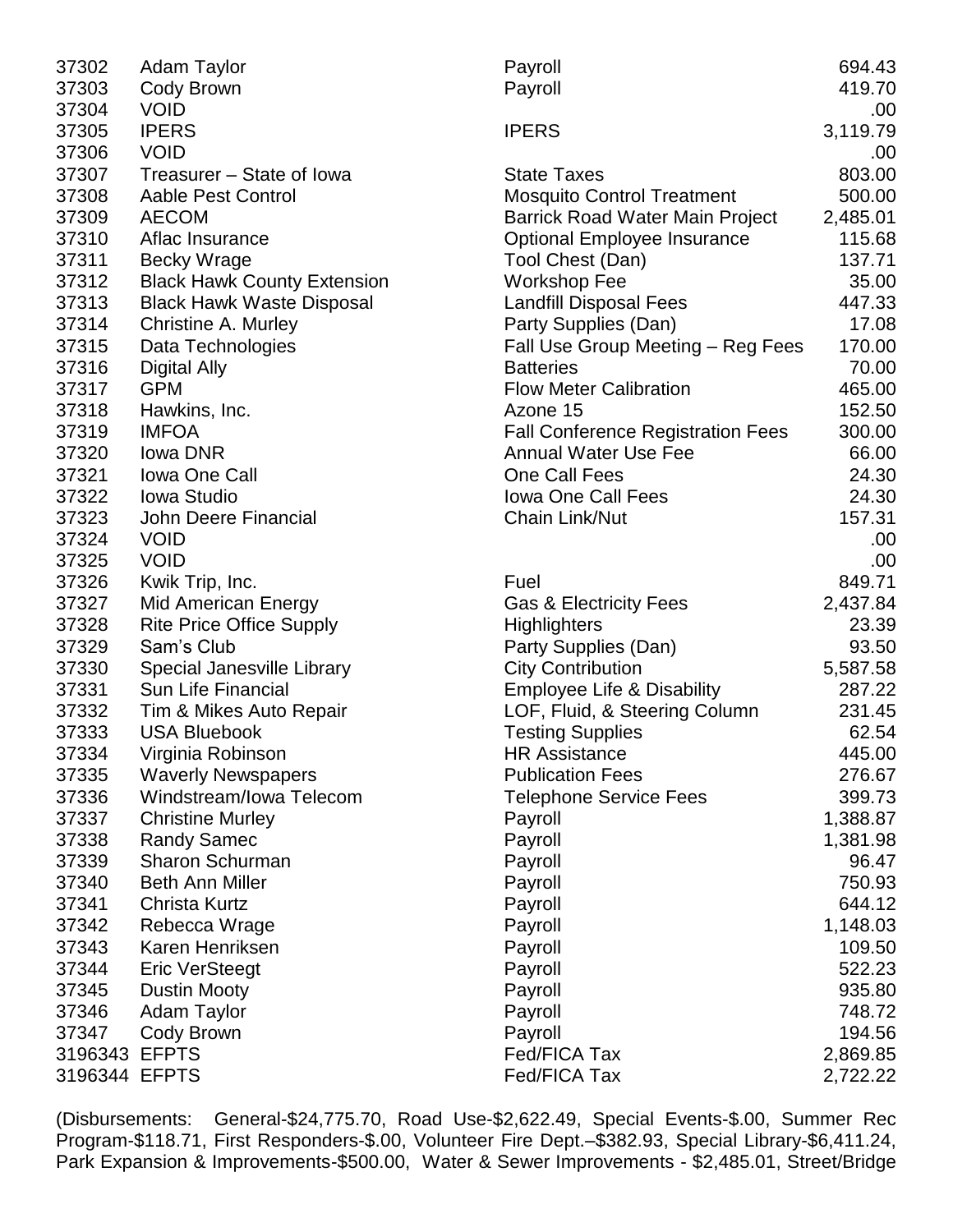Maint & Improvement - \$.00, Barrick Road Bi/Ped Bridge Project-336.92, Water-\$3,541.37, Sewer-  $$4,712.41$ , and Refuse- $$2,523.74 = $48,073.60$ 

RESOLUTION #1559 - A RESOLUTION ALLOWING CLAIMS FOR THE MONTH OF OCTOBER 2016. BE IT RESOLVED BY THE CITY COUNCIL OF THE CITY OF JANESVILLE, IOWA that the foregoing claims be allowed as presented and warrants for the same be issued to the City Treasurer. BE IT FURTHER RESOLVED that the City Clerk is hereby authorized, empowered, and directed to draw and issue warrants on the respective funds and accounts. Resolved by Council Member Reid and seconded by Council Member Robinson to approve the bills as presented. Roll Call Vote: Ayes – Reid, Stapleton, Robinson, and Bettis. Nays – None. Absent – MacKay. Resolution approved and adopted this 3rd day of October 2016.

ATTEST: \_\_\_\_\_\_\_\_\_\_\_\_\_\_\_\_\_\_\_\_\_\_\_\_\_\_\_\_\_\_ MAYOR: \_\_\_\_\_\_\_\_\_\_\_\_\_\_\_\_\_\_\_\_\_\_\_\_\_\_\_\_\_\_\_\_\_

Motion by Council Member Reid and seconded by Council Member Stapleton to approve, as presented, the following Consent Agenda items: September 12, 2016 and September 22, 2016 City Council Proceedings, and the attendance of the Mayor, Council Members, City Personnel, Fire Rescue Members, and First Responders interested and/or required to attend the ICS Training on 10/26/16 at the Frederika Community Center. Motion carried.

Public Works Director Wrage and Police Chief Samec presented their monthly reports to the Council.

Motion by Council Member Reid and seconded by Council Member Robinson to approve payment of the \$35 registration fee and appropriate costs for wages and mileage for Public Works Director, Becky Wrage to attend the Ornamental and Turfgrass Applicators Course on 11/9/16 at the Black Hawk County Extension & Outreach Office in Waterloo. Motion carried.

Richard McBurney, CEO/GM with Butler-Bremer Communications again reported they had positive feedback from Janesville citizens and business owners, therefore, they are moving forward with plans to install fiber optic lines to Janesville. The Council reviewed the "Temporary Construction and Permanent Public Easement and Right-of-Way for Communications Lines" as prepared by City Attorney Boveia. Mr. McBurney requested the temporary construction dates of October 1, 2016 – December 31, 2016.

Motion by Council Member Reid and seconded by Council Member Stapleton to approve, as presented and discussed, a "Temporary Construction and Permanent Public Easement and Right-of-Way for Communications Lines" with Butler-Bremer Communications. Roll Call Vote: ayes – Reid, Stapleton, Robinson, and Bettis. Nays – None. Absent – MacKay. Motion carried.

Motion by Council Member Stapleton and seconded by Council Member Robinson to approve payment of September 2016 Flood Related Invoices upon further review and authorization by Mayor Carroll. Roll Call Vote: Ayes – Reid, Stapleton, Robinson, and Bettis. Nays – None. Motion carried.

The Council reviewed the recent  $7<sup>th</sup>$  Street Bridge inspection report, which was completed before approving to reopen the bridge after the flood. Discussion led to the proposals prepared by Mark Durbahn, AECOM engineer, for the replacement of the  $7<sup>th</sup>$  Street Bridge. Mr. Durbahn was asked to review the proposals further with Mayor Carroll before submitting the report to the Iowa Department of Transportation.

Mr. Durbahn gave a brief update on possible financing for the Barrick Road Water Improvement and Extension and the Sewer (Including Lift Station) Extension & Improvement Projects.